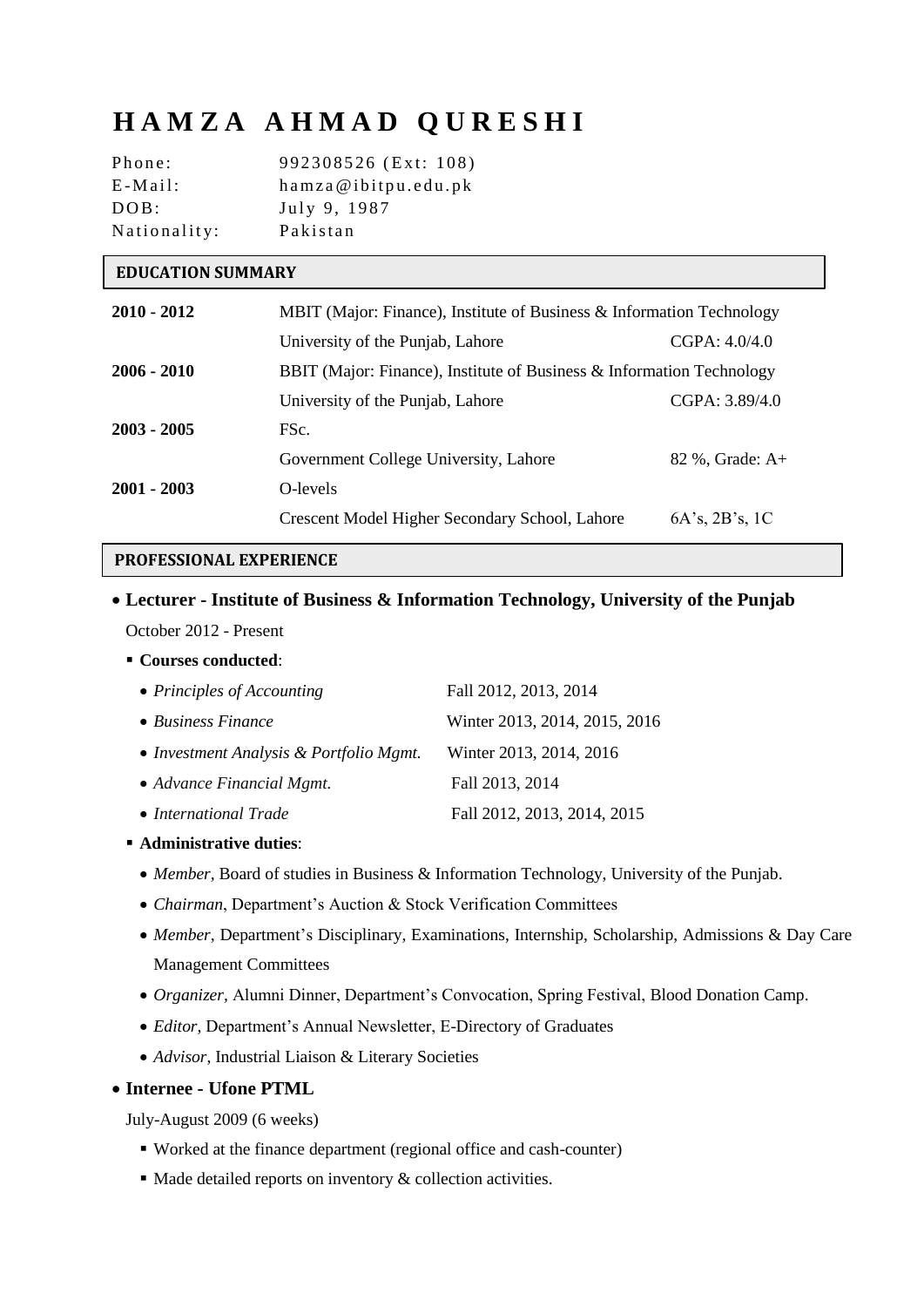#### **Internee - Alfalah Bank Ltd.**

July 2008 (4 weeks)

- Gained practical experience of working in Consumer Banking, Operations and Credit Cards departments.
- **Internee - Warid Telecom Ltd.**

July 2007 (4 weeks)

 Involved in documentation of various projects using design and project planning tools (Microsoft Visio & Project).

### **RESEARCH PUBLICATIONS**

- Dr. Aamir Sarwar, Hassan Aftab, Rehan Ahmed Khan, Hamza Ahmad Qureshi, *Impact of Macroeconomic Factors on the Stock Index: A Case Study Of Pakistan*, Science International Vol. 26, No. 5, 2014 [2595- 2601]; ISSN 1013-5316 – ISI Indexed. 2014
- Hamza Ahmad Qureshi, Sidra Mehmood, Dr. Aamir Sarwar, *Determinants of Trust & Level of Awareness of Retail Investors In Stock Market of Pakistan*, Science International Vol. 26, No. 5, 2014 [2501-2507]; ISSN 1013-5316 – ISI Indexed. 2014
- Hamza Ahmad Qureshi, Rida Fatima, Dr. Aamir Sarwar, *Barriers to adoption of online shopping in Pakistan*, Science International Vol. 26, No. 3, 2014 [1277-1282]; ISSN 1013-5316 – ISI Indexed. 2014.
- Aamir Sarwar, Hamza Ahmad Qureshi, *Awareness and willingness to buy private health insurance and a look into its future prospects in Pakistan*, European Journal of Business and Social Sciences (EJBSS) Vol. 2, No. 1: April 2013 [69-81]; ISSN: 2235-767X, 2013
- Aamir Sarwar, Hamza Qureshi, *Level of Satisfaction with Employer-Based Private Health Insurance in Pakistan,* International Journal of Business and Commerce (IJBC) Vol. 2, No.12: Sep 2012 [54-66]; ISSN: 2225-2436, 2012

| <b>TECHNICAL SKILL SET</b>                     |               |
|------------------------------------------------|---------------|
|                                                | Skill Level   |
| • Microsoft Word, Excel, PowerPoint, Publisher | Intermediate  |
| $-$ SPSS                                       | Intermediate  |
| $\blacksquare$ EndNote                         | Intermediate  |
| • Microsoft Project                            | Novice        |
| $\blacksquare$ NVivo                           | <b>Novice</b> |

#### **AWARDS & ACHIEVEMENTS**

- Research incentive award for publication (2013  $& 2014$ ) by University of the Punjab.
- Gold medal for securing  $1<sup>st</sup>$  position in both MBIT & BBIT at University of the Punjab.
- Merit scholarship in BBIT & MBIT.
- <sup>3rd</sup> position in business competition held by NASCON 2010 at NU-FAST Islamabad.